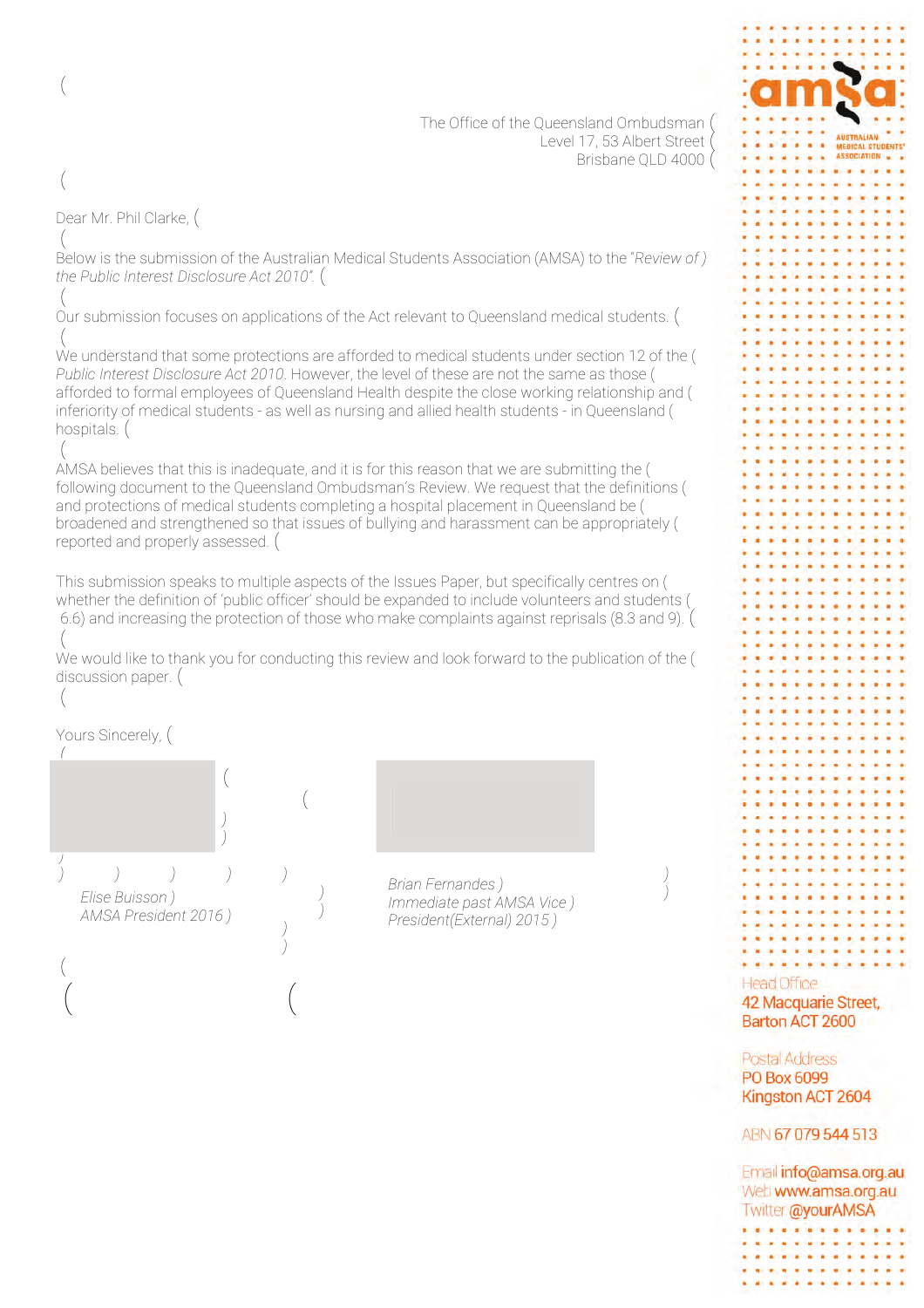# AMSA Submission to the

*f* Review of the Public Interest Disclosure Act 2010" (1986)

#### $\left($ *Executive Summary* )  $\left($

 $\left($ 

 $\left($  $\left($  $\left($  $\left($  $\left($  $\left($ 

 $\begin{pmatrix} 1 & 0 & 0 \\ 0 & 0 & 0 \\ 0 & 0 & 0 \\ 0 & 0 & 0 \\ 0 & 0 & 0 \\ 0 & 0 & 0 \\ 0 & 0 & 0 \\ 0 & 0 & 0 \\ 0 & 0 & 0 \\ 0 & 0 & 0 & 0 \\ 0 & 0 & 0 & 0 \\ 0 & 0 & 0 & 0 \\ 0 & 0 & 0 & 0 \\ 0 & 0 & 0 & 0 & 0 \\ 0 & 0 & 0 & 0 & 0 \\ 0 & 0 & 0 & 0 & 0 \\ 0 & 0 & 0 & 0 & 0 & 0 \\ 0 & 0 & 0 & 0 & 0 & 0 \\ 0 &$ 

A significant part of Australian medical student life consists of undertaking several years ( of clinical training in the hospital environment, studying underneath junior and senior ( doctors, and working alongside the medical staff. In Queensland, they are active ( contributors to the hospital teams that provide close contact care to patients but due to ( their junior status within the team are at significant risk of bullying and harassment by ( more senior staff.  $($ 

 $\left($ AMSA is satisfied with the existing processes used by students and staff to make ( complaints about such behaviour, however it is clear that the levels of protections ( against reprisals for doing so are inadequate for medical students. AMSA and ( Queensland medical student societies are aware of a number of instances where ( students, having experienced significant bullying and harassment, refused to make ( formal complaints because it would compromise their current education as well as their ( future employment prospects.  $($ 

 $\left($ This concern has been corroborated by advice to AMSA stating that due to the grey area ( in which medical students are situated - not being formal employees of Queensland ( Health, working and studying in such hospital environments, and then eventually ( becoming employees in the same areas where they trained - no clear level of protection ( is available. Therefore, in response to the Issues Paper, AMSA proposes that: (  $\left($ 

- disclosures by a public officer (s. 13) and protections of the same against ( reprisal (s. 28e) apply to students undertaking clinical placements in Queensland ( 1.( The PID Act definition of 'public officer' is widened so that the rules concerning ( hospitals. (
- 2.( The PID Act should be more specific about providing protection to a discloser ( who is not an employee of the entity investigating the PID, and that this ( protection should be extended to those who become employed by the entity ( such as students undertaking placements throughout Queensland Hospital and ( Health Services. (
- 3.( The PID Act should become more specific about providing adequate reprisal ( considerations to volunteers and students in Queensland Health, and should ( expand upon the "adverse discrimination, disadvantage or adverse treatment ( about career, profession [and] employment" to explicitly account for the unique ( position of medical students undertaking clinical placements under university ( supervisors and potential employers. (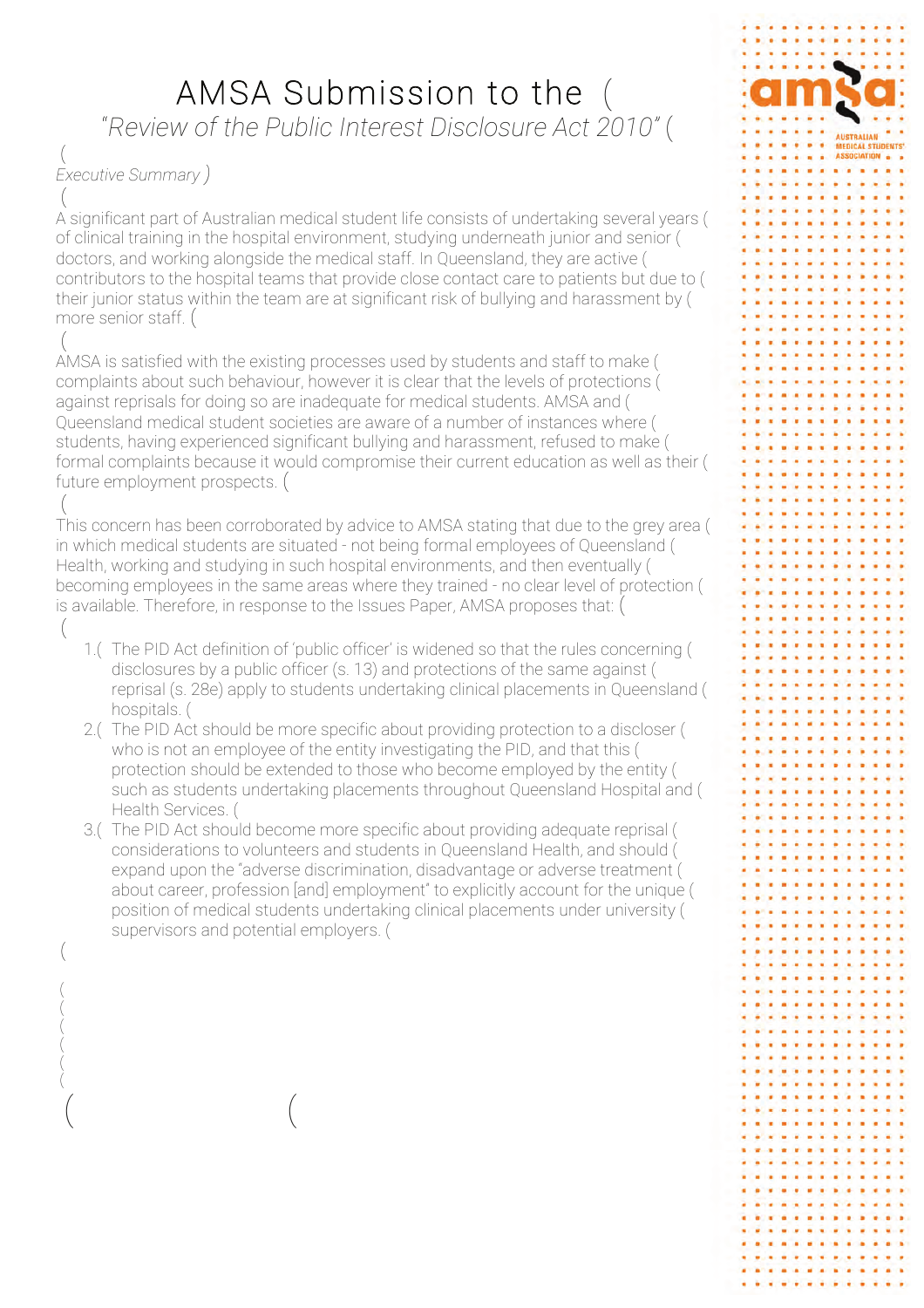# Introduction (

In May of 2015, bullying and harassment in medicine occupied the national discourse. This was ( sparked by an opinion from Dr. Gabrielle McMullen, a prominent Sydney vascular surgeon, that ( young female doctors should comply with rather than report the sexual requests of their male ( colleagues and seniors as that would be a safer option, professionally and personally. This ( shocking assertion shone a candid light on the hierarchical structure of medicine and medical ( training. Just one consequence of this broad issue is that junior members are unable to report ( bullying and harassment without fear of personal and professional reprisal. (

Across the country, numerous bodies and organisations have moved to address the root cause ( of a culture that in order to address the root cause of such a bullying culture and provide staff ( with appropriate protection in disclosing their experiences. In the Victoria, the Auditor-General has ( been tasked with investigating claims of bullying and harassment and the secretary of NSW ( Health. Dr. Mary Foley, has written to all NSW Health workers dictating a zero tolerance approach ( to bullying and harassment in hospitals. (

Following this national spotlight on the presence of such an ingrained culture in some parts of ( medicine, medical students and junior doctors publicly disclosed their experiences of bullying and ( harassment in local health networks. Many attributed their silence to the fear of reprisal that their ( future careers would be endangered by making such reports.(

In Queensland, more than a dozen medical students raised their concerns with their medical ( student society, who in turn raised this with AMSA.

AMSA embarked (

**FOICAL STUDENTS'** 

. . . . . . . . . .

on the process of engaging each level of the Queensland Health complaints process to provide ( medical students with the opportunity to escalate these concerns in a safe and confidential ( manner. (

AMSA is satisfied that the mechanisms of reporting provide appropriate avenues for disclosure. ( However, it became apparent to AMSA, the QLD Conduct Advisory Service, and this specific local ( health network that the definition of a 'public officer' in the Public Interest Disclosure Act 2010's ( failed to confer the necessary protection to medical students making a disclosure that was ( routinely offered to other members of the local health network. (

When the affected medical students understood their classification under the Public Interest ( Disclosure Act 2010, only three accounts of sexual harassment were made to the local health ( network conducting the investigation. When asked, the medical students were simply unwilling to ( engage in the complaints process, even when providing de-identified accounts. They cited very ( serious concerns that disclosure will lead to a risk of reprise both as a medical student or even ( further down the line for their progression working as a doctor in Queensland Health. (

Compounded by the necessity to keep the account deidentified, the complaints process was not ( able to fully pursue this disclosure. In turn, AMSA believes that the appropriate course of justice ( was not achieved. (

Given the blatant nature of sexual harassment in these experiences, AMSA is determined to ( engage with the Queensland Ombudsman's review of the Public Interest Disclosure Act 2010. In ( the course of submission. AMSA will discuss: (

- 1.(The medical student risk profile (
- 2.( Role of medical students in the hospital clinical environment (
- 3.( Grey area between university and hospital policies (
- 4.( What Australian medical students want to see (

# 1. The medical student risk profile (

Every domestic Queensland medical student is offered a quaranteed job by Queensland Health ( upon graduation. However, that medical graduate's future progression hinges on their senior ( colleague's appraisal of their performance and ability. (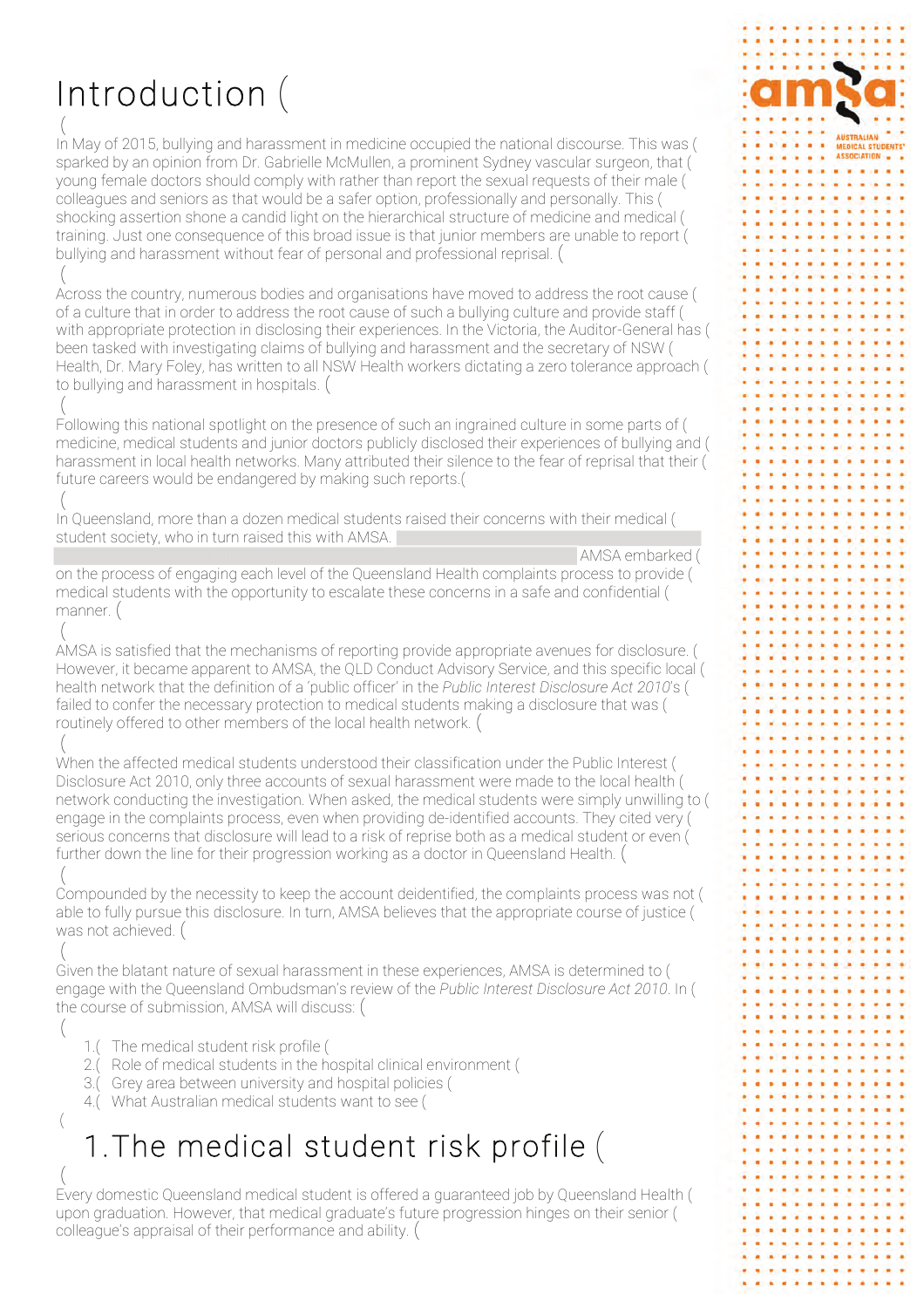The Roval Australasian College of Surgeons conducted a national inguiry into Bullying and ( Harassment in the surgical profession. The expert advisory report identified that junior medical ( officers and medical students view disclosing evidence of harassment in the medical profession ( to be career suicide, due to a genuine fear of academic reprise. (

"People report not speaking out (about bullying or conditions or the behaviour of others) for fear ( of being seen as weak or unsuitable for surgery; concerns about marginalisation; and being ( denied workplace opportunities, including in theatre. They report making a complaint as 'career ( suicide' and fear being 'black-balled' in areas such as selection, references, job recommendations, ( appointment processes, and career path." (

### Expert Advisory Report into Bullying and Harassment RACS 2014 (

The report also noted that in many cases, making a formal complaint was the only way to ( address bullying and harassment in the hospital. (

"There is a lack of any mechanism to raise - and address - concerns or issues early, which ( means they either escalate into formal complaints or are not addressed at all."

### Expert Advisory Report into Bullying and Harassment RACS 2014)

A significant proportion of medical students decide to practice medicine at the hospital at which ( they completed their clinical training. When AMSA explored the reasons why medical students ( opted to not submit a formal disclosure of sexual harassment, they cited the fear of academic ( reprise for future career progression as that clinician was a supervisor during their prospective ( employment in that local health district. The prospect of academic reprise, actually undertaking ( the reporting mechanisms, and the adverse impacts of doing so on future career prospects, raise ( the risk profile of medical students making a public interest disclosure about bullying and ( harassment. (

## 2. Role of medical students in the ( hospital clinical environment (

Queensland medical students undertake several years of clinical training in Queensland hospitals. ( They are active contributors to the hospital teams that provide patient care, and their roles in the ( hospital includes and is not limited to: writing in patient notes, constructing discharge summaries, ( cannulation, venipuncture, consenting patients and operating in surgery. (

Medical students are expected to participate in hospital medical teams. These traditionally ( include multiple consultant doctors, trainee registrars and junior medical officers. Medical ( students, by virtue of their role in the hospital team and their place at the bottom of the hierarchy, ( can be exposed to direct experiences of bullying and harassment by Queensland Health staff. (

This exposure and risk of bullying and harassment of students undertaking a Queensland Health ( clinical placement is comparable to a formal employee of Queensland Health, but the levels of ( protection provided to medical students making complaints about such behaviour are ( inadequate. (

### 3. Grey area between university & ( hospital policies (

Medical students exist sit in a grey area within hospital and university policies. If a medical ( student is found to be complicit in acts of bullying and harassment, the university can take action ( using the its own bullying, harassment, and student misconduct policies. (

If medical students experience bullying and harassment by a Queensland Health employee, the ( university has an expectation that Queensland Health will appropriately action these concerns. ( However, the difficulty lies in the risk of reprise if these instances are disclosed through the (